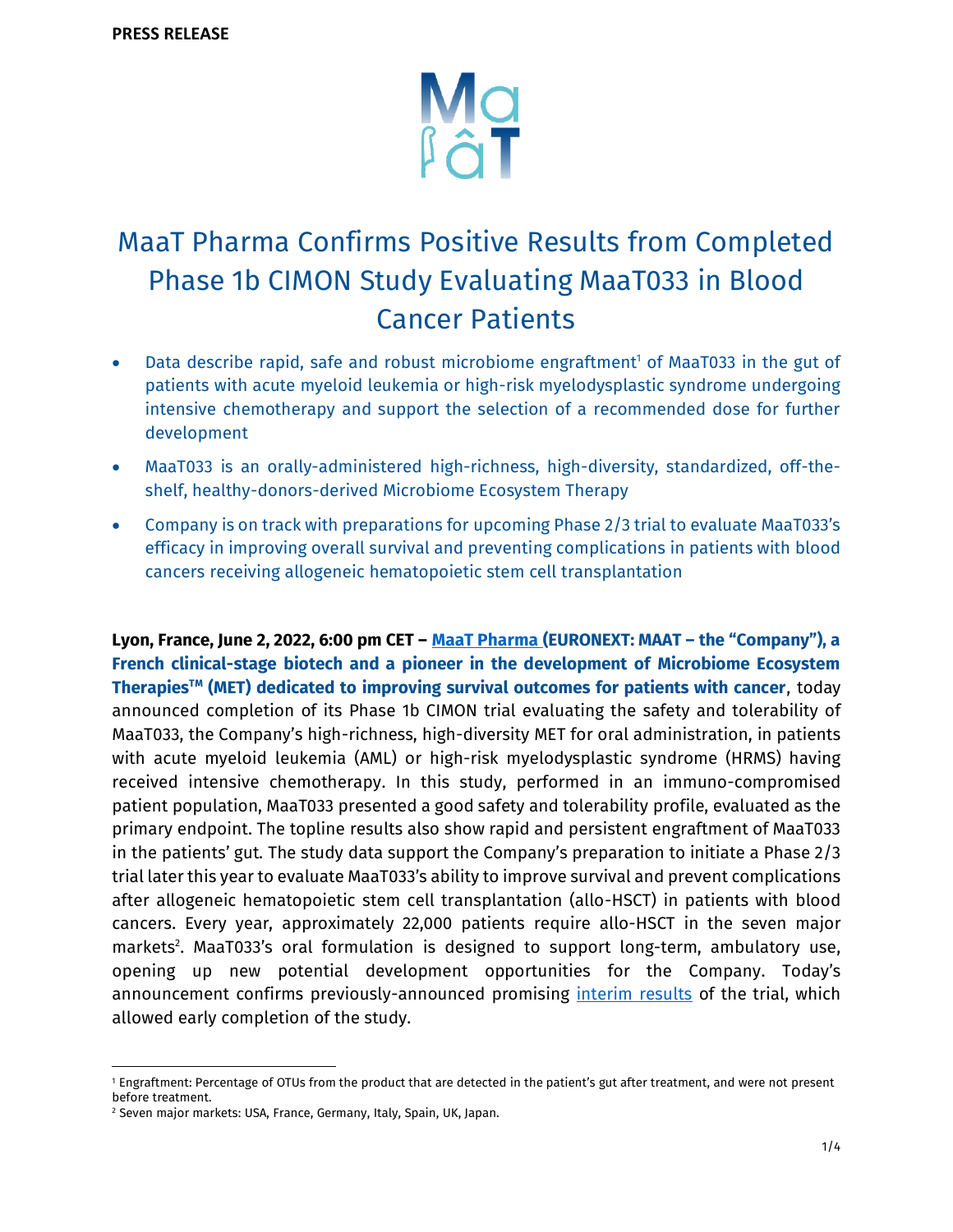# **PRESS RELEASE**

*"Parallel to the clinical successes of our lead candidate MaaT013, we developed MaaT033 as our first oral formulation, and the strength of the engraftment we have seen in these cohorts exceeds our expectations. Together with a good safety profile, this solid evidence for our first oral candiate is a crucial milestone for MaaT Pharma,"* **commented Hervé Affagard, CEO and co-founder of MaaT Pharma.** *"Allo-HSCT is a curative treatment of liquid tumors, that is unfortunately negatively impacted by two primary complications, graft-versus-host disease and severe infections, which hinder overall survival. We view the prevention of these adverse effects as the key to a better prognosis for these patients."* 

MaaT033 is designed to restore and maintain a healthy gut microbiome in patients with severe dysbiosis<sup>3</sup> as a result of intensive chemotherapy and antibiotic treatment. Developed as an oral formulation in lyophilized capsules, its proprietary targeted-delivery design is conceived to optimize the product's engraftment in the patient's gut and its interaction with the immune system. Thanks to its high bacterial richness and Butycore $\texttt{TM4}$  content, the product aims to reorient the gut microbial network towards immune homeostasis and restore the microbiome's intestinal barrier function against infections.

*"We know from previous studies that AML patients are highly dysbiotic as a result of intensive chemotherapy and antibiotic therapy. From the CIMON trial data, we can be confident that MaaT033 results in robust levels of engraftment in the gut of AML patients at the targeted dose,"*  **said Prof. Christian Recher, Professor of Hematology at the Toulouse University Hospital/IUCT-Oncopole (France) and Principal Investigator of the study.** *"This strong foundational data supports the launch of the next phase evaluating MaaT033 in preventing allo-HSCT complications in this patient population."*

The CIMON Phase 1b trial [\(NCT04150393\)](https://clinicaltrials.gov/ct2/show/NCT04150393) was an open-label, dose-ranging study investigating the maximum tolerated dose of MaaT033 in patients with acute myeloid leukemia or high-risk myelodysplastic syndrome who have undergone intensive chemotherapy. The trial enrolled 21 patients in four dose escalation cohorts (up to three capsules a day for 14 days) across six sites in France. The trial allowed to select the recommended dose for MaaT033, which remains confidential at this stage. MaaT033 showed rapid and persistent engraftment with the detection of more than 60% of the MaaT033 microbial communities (OTUs<sup>5</sup>) in the patient's gut post-exposure at the selected dose. Substantial engraftment was maintained during the treatment period and for at least three weeks after the end of treatment (last measure). Good tolerability of the candidate was also observed in this immunocompromised population, with only four serious adverse events (SAE) considered as unrelated to the treatment and one possibly related SAE (an infectious diarrhea event with no detection of the causal pathogen in the administered MaaT033 and patient recovery within four days). This is in line with the expected AE profile with standard of care treatments in this fragile population.

MaaT Pharma has performed a Scientific Advice procedure with the European Medicine Agency and will move forward with preparations for a Phase 2/3 randomized, double-blind, placebo-

<sup>&</sup>lt;sup>3</sup> Dysbiosis: disruption of the healthy relationship and balance between a person's immune system and their gut microbiome. The gut microbiome is known to educate, modulate and reinforce our immunity throughout life.

<sup>4</sup> ButycoreTM: a group of 15 bacterial genera known to produce immuno-modulatory short-chain fatty acids.

<sup>5</sup> OTU or Operational Taxonomic Unit is used to classify bacteria at the genus level, based on sequence similarity of the 16S marker gene. An OTU consists of a group of bacteria whose 16S marker gene shows a sequence identity of 97 percent and above.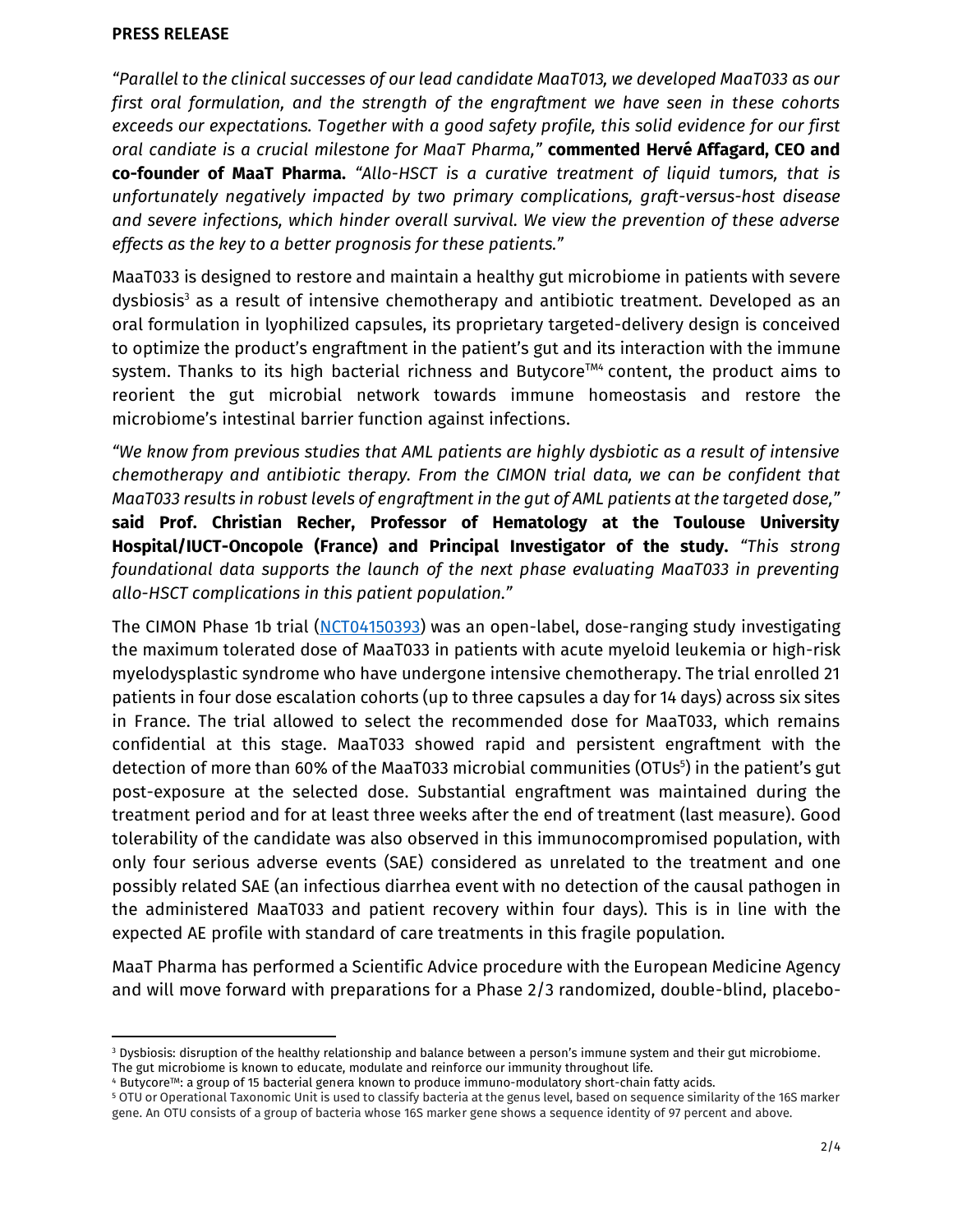# **PRESS RELEASE**

controlled study in 340 patients, that will assess safety and tolerability of MaaT033 before and after allo-HSCT, as well as the efficacy of the candidate in improving overall survival and prevention of allo-HSCT complications. The trial initiation is planned by end of 2022. This is in line with the program announced during the Company's IPO in November 2021, and part of the funding raised during the IPO is allocated to the clinical development of MaaT033.

The Phase 1b CIMON topline data will be presented and discussed by Prof. Mohamad Mohty (Professor at Sorbonne University and Head of the Clinical Hematology and Cellular Therapy Department, Saint-Antoine Hospital, AP-HP, France) during the Company's upcoming Virtual R&D Day, which will be held on Tuesday June 7, 2022 [\(register here\)](https://onlinexperiences.com/scripts/Server.nxp?LASCmd=AI%3A4%3BF%3AQS%2110100&ShowUUID=9214F35A-5C05-4215-A4D4-E8A2A842D908&LangLocaleID=1036).

Complete trial results will be submitted for presentation and/or publication in a peerreviewed forum.

## **About MaaT033**

MaaT033 is an oral, full-ecosystem, off-the-shelf, standardized, pooled-donor, high-richness Microbiome Ecosystem TherapyTM. MaaT033 is designed to restore the gut ecosystem to full functionality to improve clinical outcomes as well as to control adverse events related to conventional treatments for liquid tumors. The capsule formulation facilitates administration while maintaining the high and consistent richness and diversity of microbial species, including anti-inflammatory Butycore™ species.

#### **About MaaT Pharma**

MaaT Pharma, a clinical stage biotechnology company, has established a complete approach to restoring patientmicrobiome symbiosis in oncology. Committed to treating cancer and graft-versus-host disease (GvHD), a serious complication of allogeneic stem cell transplantation, MaaT Pharma has launched, in March 2022, a Phase 3 clinical trial for patients with acute GvHD, following the achievement of its proof of concept in a Phase 2 trial. Its powerful discovery and analysis platform, gutPrint®, supports the development and expansion of its pipeline by determining novel disease targets, evaluating drug candidates, and identifying biomarkers for microbiome-related conditions.

The company's Microbiome Ecosystem Therapies are produced through a standardized cGMP manufacturing and quality control process to safely deliver the full diversity of the microbiome, in liquid and oral formulations. MaaT Pharma benefits from the commitment of world-leading scientists and established relationships with regulators to support the integration of the use of microbiome therapies in clinical practice.

MaaT Pharma is listed on Euronext Paris (ticker: MAAT).



## **Forward-looking Statements**

All statements other than statements of historical fact included in this press release about future events are subject to (i) change without notice and (ii) factors beyond the Company's control. These statements may include, without limitation, any statements preceded by, followed by or including words such as "target," "believe," "expect," "aim," "intend," "may," "anticipate," "estimate," "plan," "project," "will," "can have," "likely," "should," "would," "could" and other words and terms of similar meaning or the negative thereof. Forward-looking statements are subject to inherent risks and uncertainties beyond the Company's control that could cause the Company's actual results or performance to be materially different from the expected results or performance expressed or implied by such forward-looking statements.